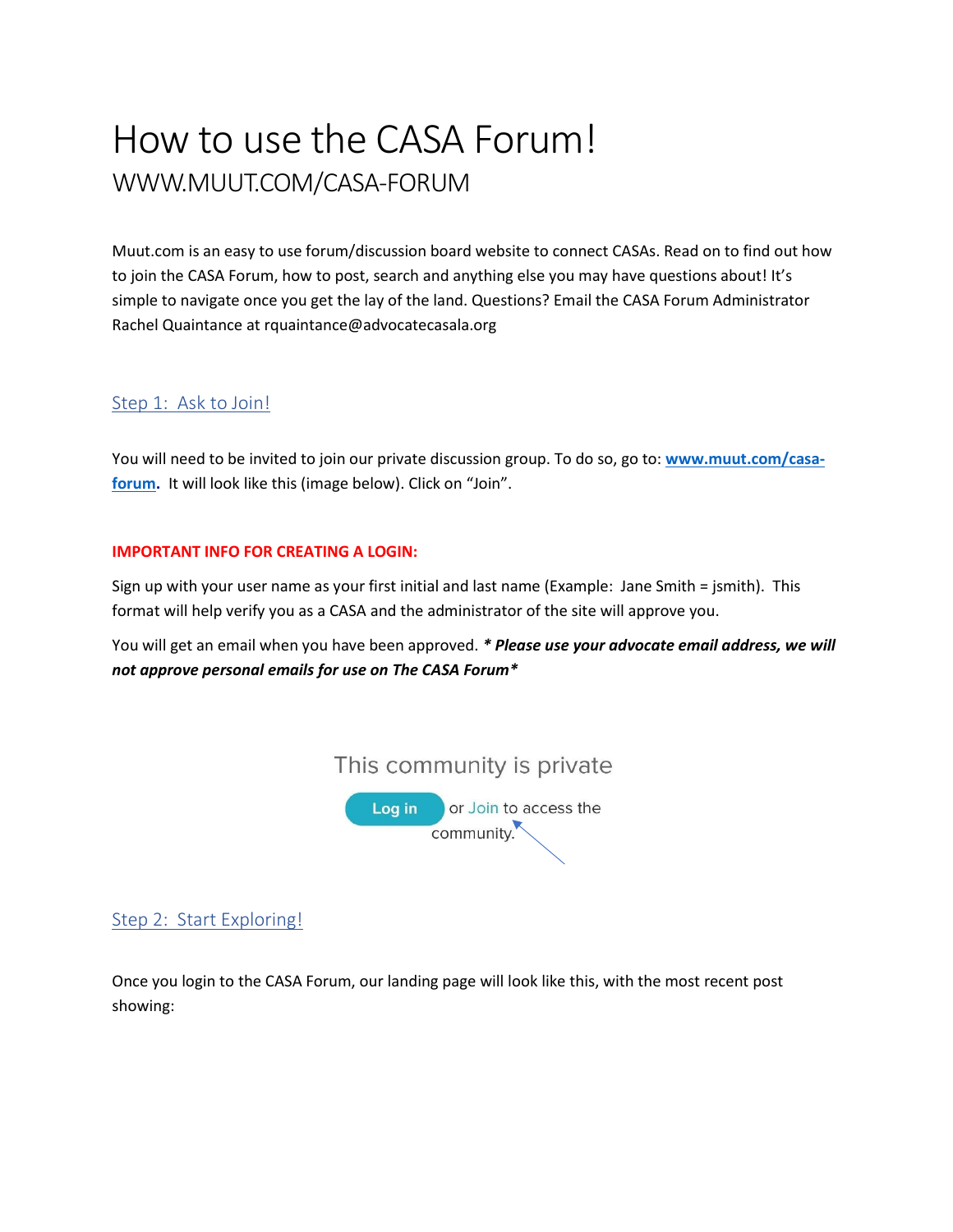| CASA<br>Court Appointed Special Advocates<br>CHILDREN                                                                                                                                                                                                                                       |                                                                             |
|---------------------------------------------------------------------------------------------------------------------------------------------------------------------------------------------------------------------------------------------------------------------------------------------|-----------------------------------------------------------------------------|
| CASA OF LOS ANGELES<br>Q Search<br>A My feed<br>All posts                                                                                                                                                                                                                                   | rachelcue $\blacktriangledown$                                              |
| Start a new topic<br>← Collapse all                                                                                                                                                                                                                                                         | ← Channels Edit<br>READ THIS FIRST :)<br>Camps<br>Services                  |
| rachelcue Admin 9h in General ♥1<br>Make sure you're getting the CASA Buzz newsletter!<br>A new October newsletter is out with tons of great info! Please make<br>sure you're getting the newsletter. If you're not, check in with your<br>supervisor. @<br>https://muut.com/casa-forum/#!/ | Transitioning Age Youth<br>Needs<br>School<br>LGBTQ+<br>General<br>Programs |

If you click on "My Feed", it will show you **your** posts. "All Posts" will show you everything. We'd recommend "All Posts" so you can see the discussion in real time.

| CASA<br>CHILDREN                | Court Appointed Special Advocates       |                                  |                                                                                                                                                                                                     |                                                                             |
|---------------------------------|-----------------------------------------|----------------------------------|-----------------------------------------------------------------------------------------------------------------------------------------------------------------------------------------------------|-----------------------------------------------------------------------------|
|                                 | <b>CASA OF LOS ANGELES</b><br>A My feed | <b>O</b> All posts               | Q Search                                                                                                                                                                                            | rachelcue *                                                                 |
|                                 | Start a new topic                       |                                  | ← Collapse all                                                                                                                                                                                      | ← Channels Edit<br>READ THIS FIRST:)<br>Camps<br>Services                   |
| https://muut.com/casa-forum/#!/ | supervisor. @                           | rachelcue Admin 9h In General V1 | Make sure you're getting the CASA Buzz newsletter!<br>A new October newsletter is out with tons of great info! Please make<br>sure you're getting the newsletter. If you're not, check in with your | Transitioning Age Youth<br>Needs<br>School<br>LGBTQ+<br>General<br>Programs |

You can also browse by category. These are located on the right-hand side. Please click on the "Read This First" tab. You'll find this to the right of your screen. This speaks to the "rules" of our group.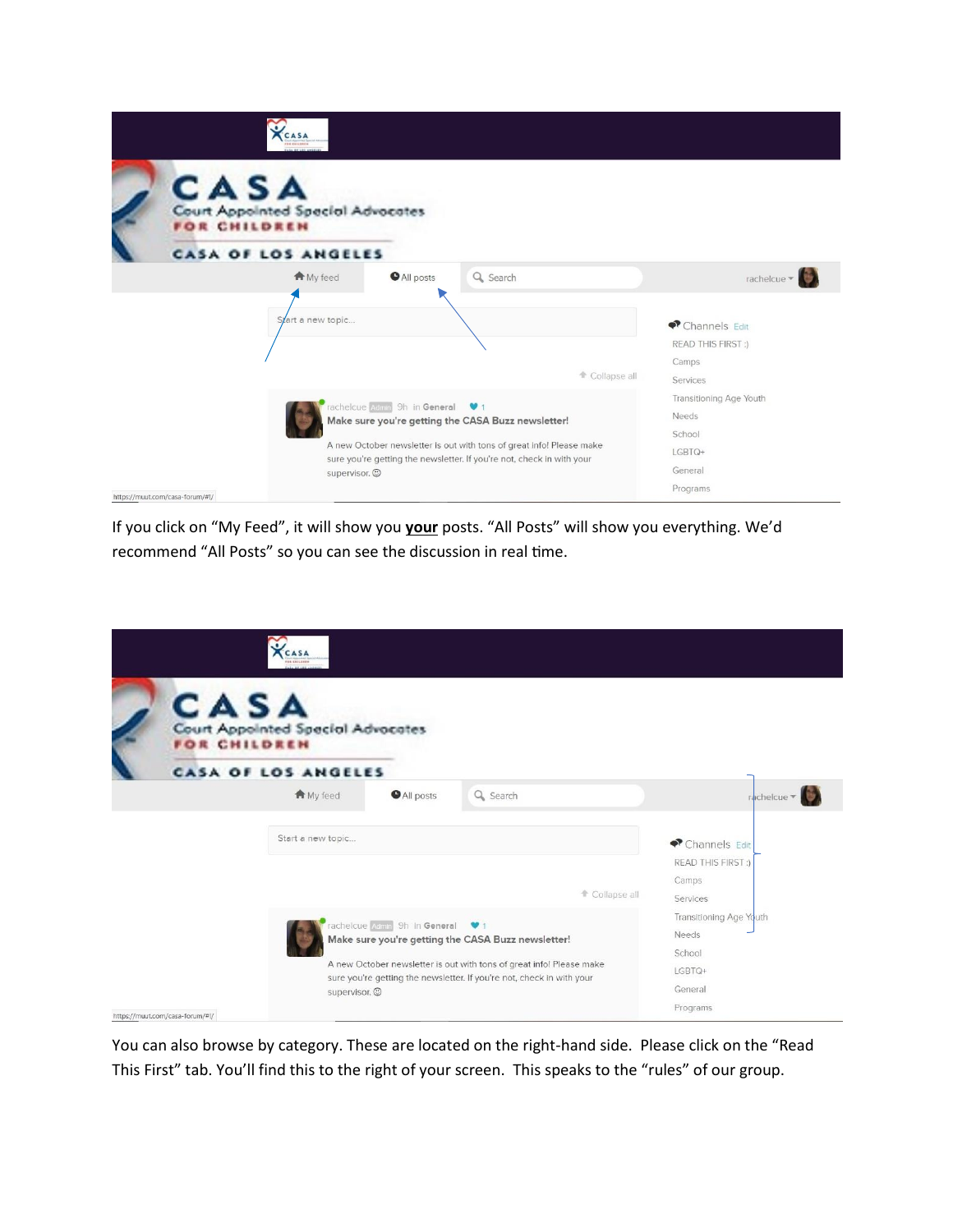| READ THIS FIRST :)                                                                                                                                                                                                                                                                                                                                                                                                                                                                                                                                                                                                                                                                                                                                                                                                                                                                                                                                       | $\bullet$ Channels Edit                                                                                                                                                                                                             |
|----------------------------------------------------------------------------------------------------------------------------------------------------------------------------------------------------------------------------------------------------------------------------------------------------------------------------------------------------------------------------------------------------------------------------------------------------------------------------------------------------------------------------------------------------------------------------------------------------------------------------------------------------------------------------------------------------------------------------------------------------------------------------------------------------------------------------------------------------------------------------------------------------------------------------------------------------------|-------------------------------------------------------------------------------------------------------------------------------------------------------------------------------------------------------------------------------------|
| Start a new topic                                                                                                                                                                                                                                                                                                                                                                                                                                                                                                                                                                                                                                                                                                                                                                                                                                                                                                                                        | <b>READ THIS FIRST:)</b><br>Camps                                                                                                                                                                                                   |
| Collapse all<br>rachelcue Admin 16 May in READ THIS FIRST :)<br>©<br>$\theta$<br>$\times$<br>Please read<br>Hello fellow CASAs! This forum is run by a CASA volunteer, and is intended for<br>informational purposes only. Your own research should always be done. Services<br>can change and posts may become outdated. Anything listed or posted here is not<br>an endorsement by CASA. Posts will be vetted by the admin, and if there are<br>issues or concerns, they will be presented to a CASA employee. Please be<br>respectful. No self-promotion, no giving any private details about your CASA youth,<br>and if you are wondering whether or not you should post something, send a<br>private message or email first. This can be a great resource for us, so please post<br>anything you feel will be helpful. Please try to post in specific categories. Thanks!<br>Looking forward to a great sharing of ideas and resources! Rachel Like | <b>Services</b><br><b>Transitioning Age Youth</b><br><b>Needs</b><br>School<br>$L$ GBTQ+<br>General<br>Programs<br>Scholarships/Grants<br>CASA Meet ups - Connections<br>Mental Health/Medical Fragility<br><b>Manage</b><br>Design |
| Reply                                                                                                                                                                                                                                                                                                                                                                                                                                                                                                                                                                                                                                                                                                                                                                                                                                                                                                                                                    | Settings<br>Account                                                                                                                                                                                                                 |

You'll see a variety of categories under the "Read This First" tab. Click on those to read posts within that specific category. Sometimes, information will be in more than one category. You can also "Search" the forum site. In this example, we typed in "camps", and it shows you all posts with "camps" in it. Go to the next page to see what the results page look

| A My feed         | <b>O</b> All posts                                                            | Q Camps                                                                                                                                                             | rachelcue v                                           |
|-------------------|-------------------------------------------------------------------------------|---------------------------------------------------------------------------------------------------------------------------------------------------------------------|-------------------------------------------------------|
| Start a new topic |                                                                               |                                                                                                                                                                     | ← Channels Edit<br>READ THIS FIRST:)                  |
|                   | rachelcue Admin 1d in General<br>Aug. 15th                                    | ← Collapse all<br>In Service Training - Court Report Writing                                                                                                        | Camps<br>Services<br>Transitioning Age Youth<br>Needs |
| text"             |                                                                               | "RSVP is via the link in the email sent to all CASAs - NOT in the body of this                                                                                      | School<br>LGBTQ+                                      |
|                   | recommended for CASA's at every level of experience.<br>If you are a new CASA | Our very own Director of Advocacy, Maegan Mattock, has graciously agreed to<br>facilitate this workshop for CASA volunteers. This particular in-service training is | General<br>Programs<br>Scholarships/Grants            |
| minon             |                                                                               | this will be an good opportunity to expand on the pre-service training you were                                                                                     | CASA Meet ups - Connections                           |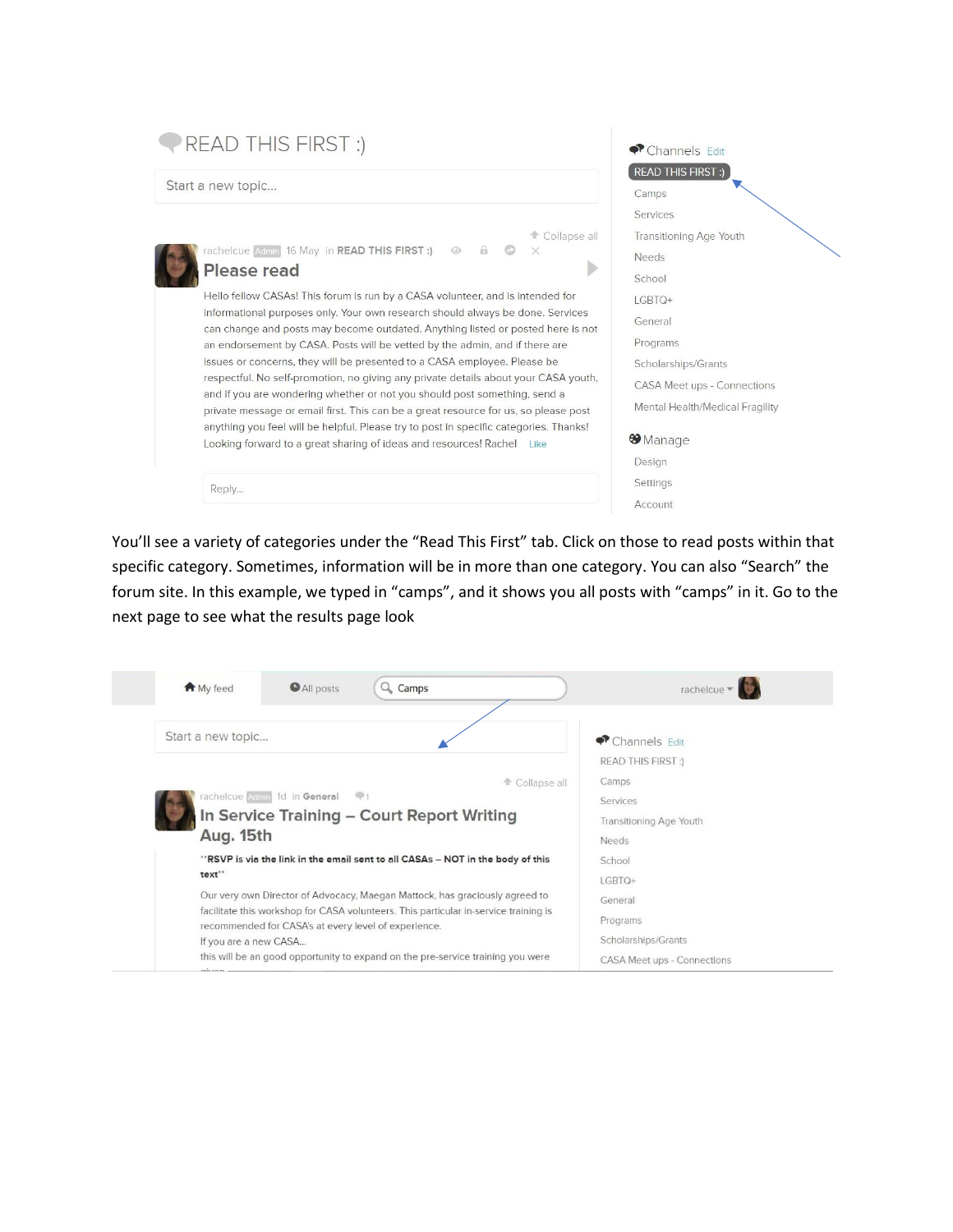

Here you can see the search results are highlighted in the first result that comes up. If there is more than one post about "camps", just keep scrolling down and you'll see them.

If you have a resource or question to post, please choose the appropriate category. You select the category when you create your post:

| Job Resources for Youth in LA County!            |                   |
|--------------------------------------------------|-------------------|
| https://workforce.lacounty.gov/youth-services-2/ |                   |
|                                                  | $\overline{\Phi}$ |

If you can't find a category that fits exactly, please use the "General" category. In this example, Lynne needs a crib, so she posted in "Needs". You simply click on "Start a new topic" to post. If you have a crib, you can hit "reply" to Lynne and let her know. Or message Lynne - more on that in a minute!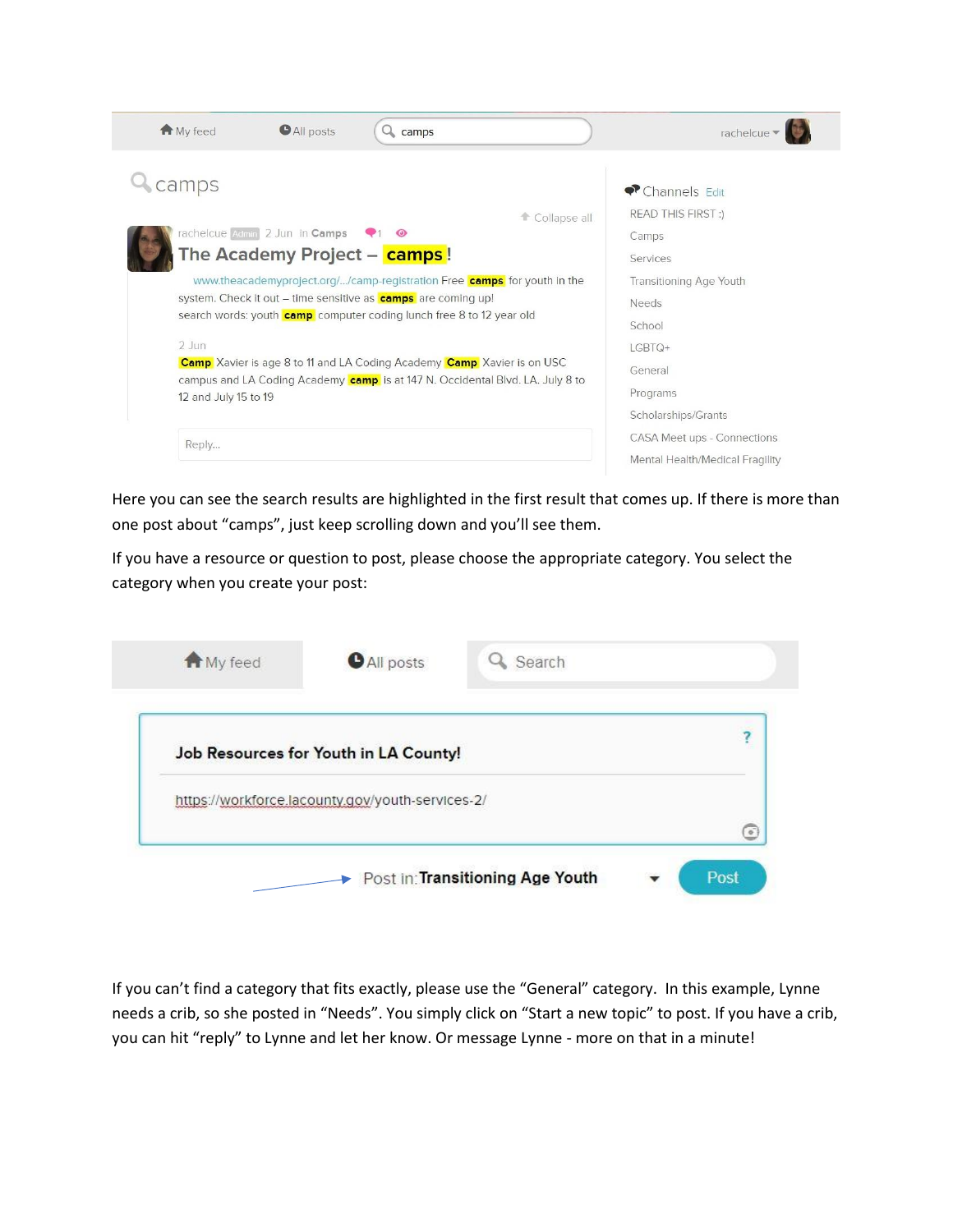| All posts<br>Q Search<br>A My feed         | rachelcue $\sqrt{2}$                                                        |
|--------------------------------------------|-----------------------------------------------------------------------------|
| Needs<br>Start a new topic                 | ← Channels Edit<br>READ THIS FIRST:)                                        |
| ← Collapse all<br>lynneg Admir 5w in Needs | Camps<br>Services<br>Transitioning Age Youth<br><b>Needs</b>                |
| Crib<br>I need a crib for a 5 month old.   | School<br>LGBTQ+<br>General                                                 |
| Reply                                      | Programs<br>Scholarships/Grants<br>$-1 - 1 - 1$<br><b>Contract Contract</b> |

The site also has a messaging feature, so you can message a person from the site directly. Click on "Messages" (not the larger box above it that is for Muut support) and then you begin typing in the person's name. Their name will come up, click on it and send your message. To see your messages, simply click on the messages tab.

|          | $rachelcue \nightharpoondown$       |
|----------|-------------------------------------|
|          | Channels Edit<br>READ THIS FIRST :) |
| apse all | Camps<br>Services                   |
|          | Transitioning Age Youth             |
|          | Needs                               |
|          | School                              |
|          | LGBTQ+                              |
|          | General                             |
|          | Programs<br>← Messages              |

This is what the messages page looks like: